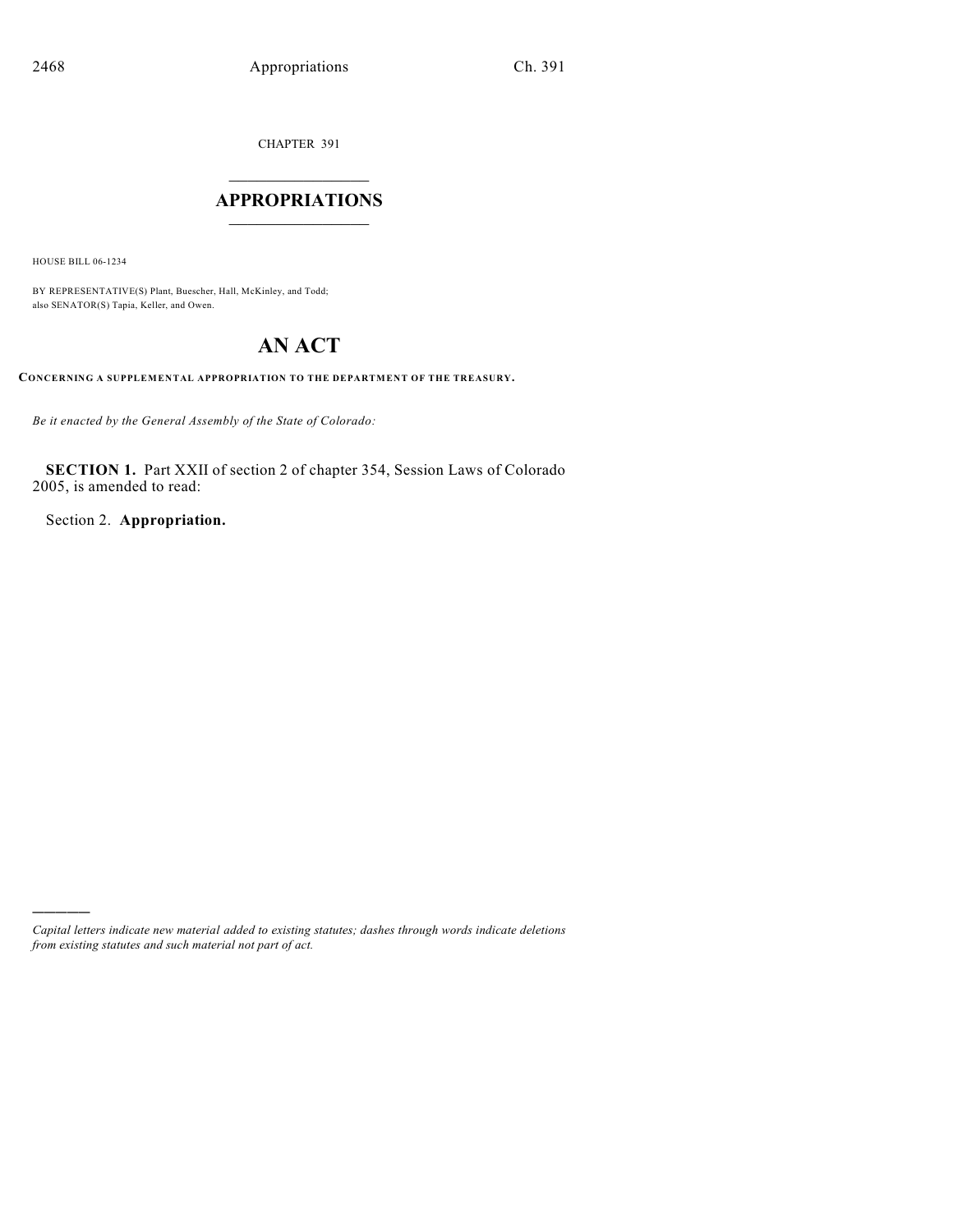|                 |        | APPROPRIATION FROM             |                |              |              |              |  |  |
|-----------------|--------|--------------------------------|----------------|--------------|--------------|--------------|--|--|
|                 |        |                                |                |              |              |              |  |  |
| ITEM &          | TOTAL. | <b>GENERAL</b>                 | <b>GENERAL</b> | CASH         | CASH         | FEDERAL      |  |  |
| <b>SUBTOTAL</b> |        | FUND                           | <b>FUND</b>    | <b>FUNDS</b> | <b>FUNDS</b> | <b>FUNDS</b> |  |  |
|                 |        | <b>EXEMPT</b><br><b>EXEMPT</b> |                |              |              |              |  |  |
|                 |        |                                |                |              |              |              |  |  |

**PART XXII DEPARTMENT OF THE TREASURY**

## **(1) ADMINISTRATION<sup>132</sup>**

| Personal Services                   | 1,127,412          |  |
|-------------------------------------|--------------------|--|
|                                     | $(16.0$ FTE)       |  |
| Health, Life, and Dental            | 84,621             |  |
| Short-term Disability               | 2,175              |  |
| S.B. 04-257                         |                    |  |
| Amortization                        |                    |  |
| Equalization                        |                    |  |
| Disbursement                        | 3,083              |  |
| Salary Survey and                   |                    |  |
| Senior Executive Service            | 45,304             |  |
| <b>Operating Expenses</b>           | <del>135,642</del> |  |
|                                     | 121,642            |  |
| <b>Information Technology</b>       |                    |  |
| Asset Maintenance                   | 12,568             |  |
| Legal Services for $\frac{330}{20}$ |                    |  |
| 568 hours                           |                    |  |
|                                     |                    |  |

Ch. 391 Appropriations 2469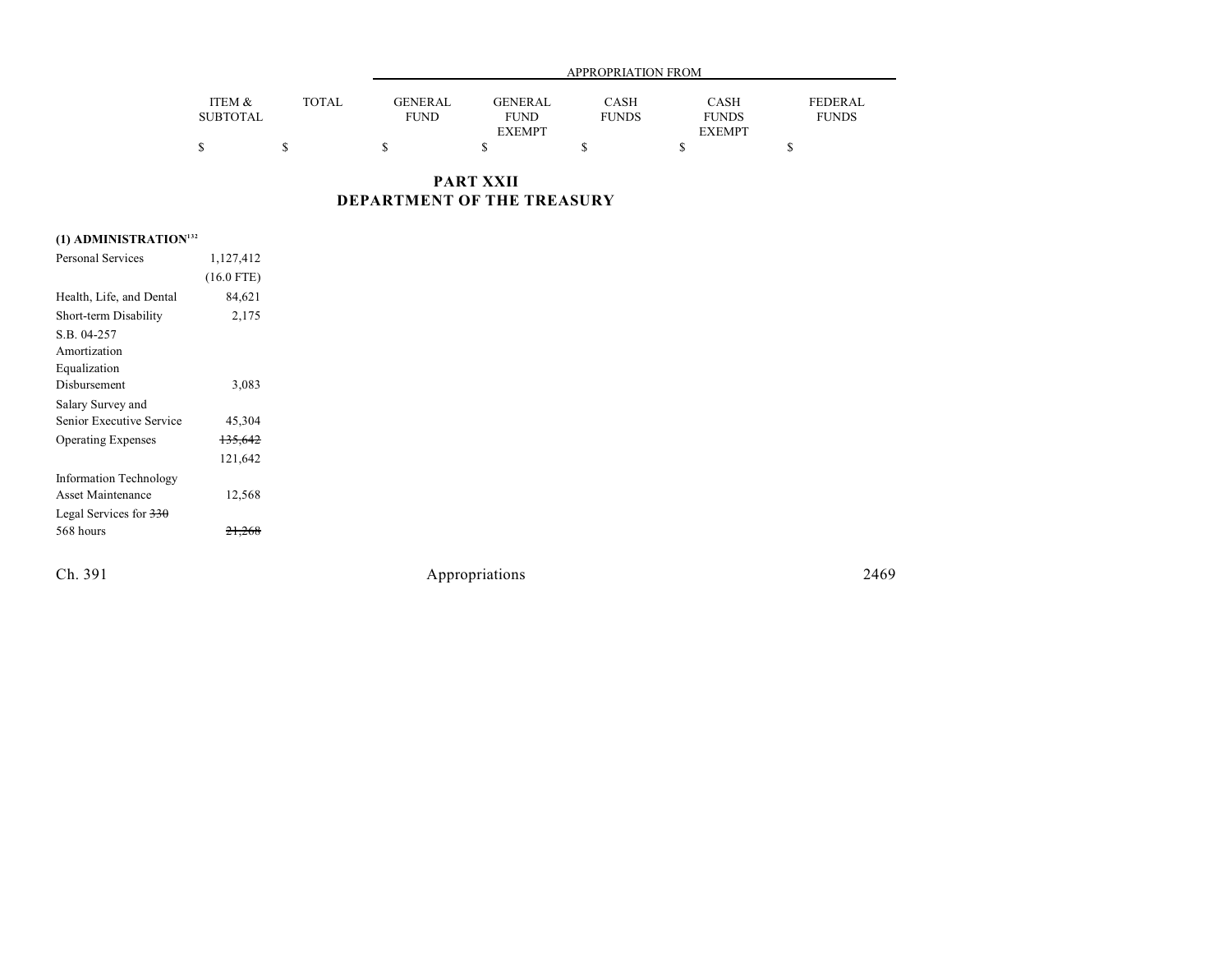### Ch. 391 Appropriations 2470

|                                  |                           |              |                               |                                                | APPROPRIATION FROM   |                                              |                         |
|----------------------------------|---------------------------|--------------|-------------------------------|------------------------------------------------|----------------------|----------------------------------------------|-------------------------|
|                                  | ITEM &<br><b>SUBTOTAL</b> | <b>TOTAL</b> | <b>GENERAL</b><br><b>FUND</b> | <b>GENERAL</b><br><b>FUND</b><br><b>EXEMPT</b> | CASH<br><b>FUNDS</b> | <b>CASH</b><br><b>FUNDS</b><br><b>EXEMPT</b> | FEDERAL<br><b>FUNDS</b> |
|                                  | \$                        | \$           | \$                            | \$                                             | \$                   | \$                                           | \$                      |
|                                  | 36,592                    |              |                               |                                                |                      |                                              |                         |
| Purchase of Services             |                           |              |                               |                                                |                      |                                              |                         |
| from Computer Center             | 1,166                     |              |                               |                                                |                      |                                              |                         |
|                                  | 852                       |              |                               |                                                |                      |                                              |                         |
| Payment to Risk                  |                           |              |                               |                                                |                      |                                              |                         |
| Management and                   |                           |              |                               |                                                |                      |                                              |                         |
| Property Funds                   | 2,221                     |              |                               |                                                |                      |                                              |                         |
|                                  | 1,288                     |              |                               |                                                |                      |                                              |                         |
| Capitol Complex Leased           |                           |              |                               |                                                |                      |                                              |                         |
| Space                            | 46,755                    |              |                               |                                                |                      |                                              |                         |
|                                  | 46,263                    |              |                               |                                                |                      |                                              |                         |
| <b>Charter School Facilities</b> |                           |              |                               |                                                |                      |                                              |                         |
| <b>Financing Services</b>        | 5,000                     |              |                               |                                                |                      |                                              |                         |
| Discretionary Fund               | 5,000                     |              |                               |                                                |                      |                                              |                         |
|                                  |                           | 1,492,215    | 749,939                       |                                                | 742,276              |                                              |                         |
|                                  |                           | 1,491,800    | 712,069                       |                                                | 779,731 <sup>a</sup> |                                              |                         |
|                                  |                           |              |                               |                                                |                      |                                              |                         |

<sup>a</sup> Of this amount, \$681,257 \$717,747 shall be from cash management transaction fees in accordance with Section 24-36-120, C.R.S., \$56,019 \$56,984 shall be from the principal balance of the Unclaimed Property Trust Fund pursuant to Section 38-13-116.5, C.R.S., and \$5,000 shall be from the Charter School Financing Administrative Cash Fund in accordance with Section 22-30.5-406 (1) (c), C.R.S. Moneys from the Charter School Financing Administrative Cash Fund are continuously appropriated and are included as information for purposes of complying with the limitation on state fiscal year spending imposed by Section 20 of Article X of the State Constitution.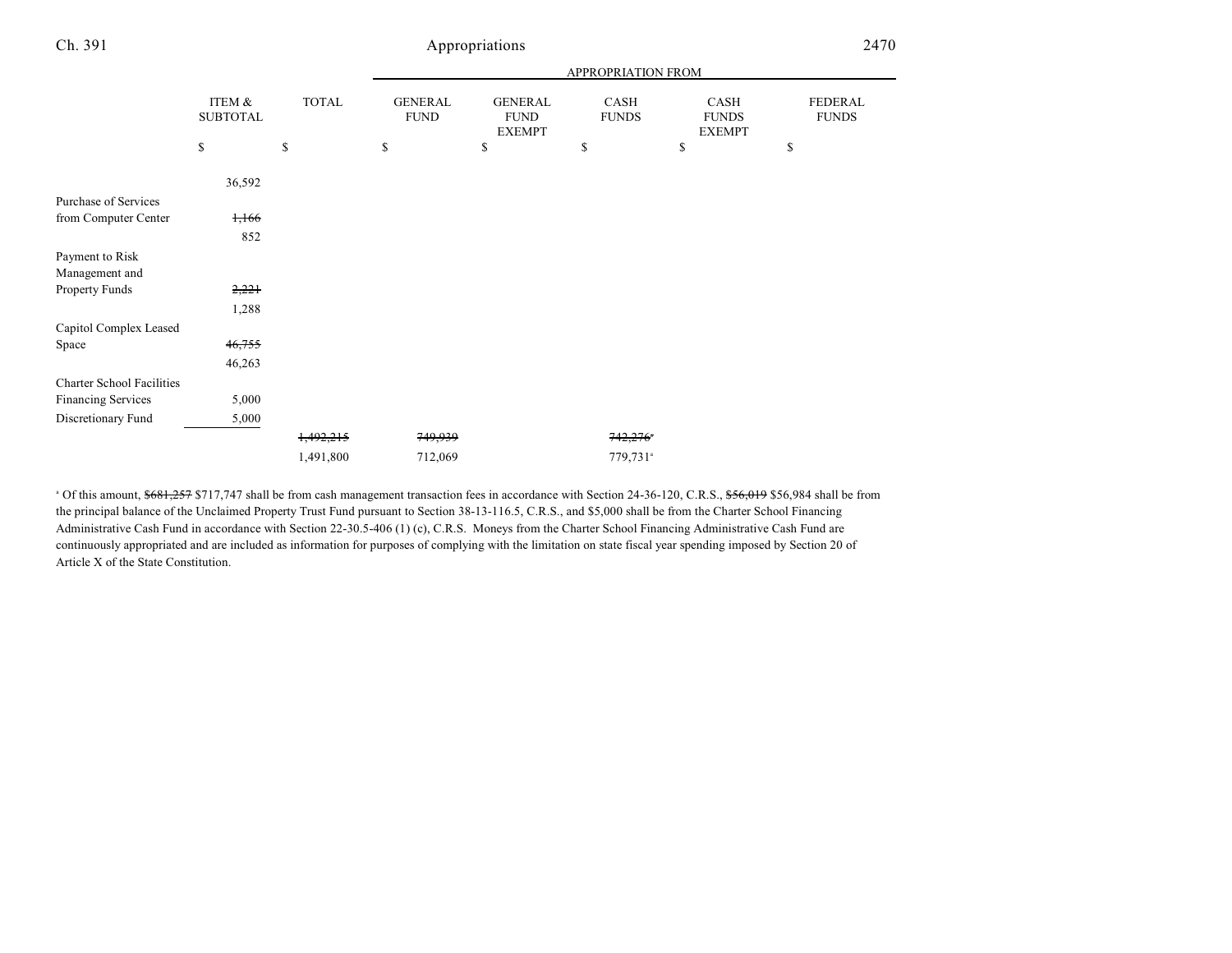|                           | (2) UNCLAIMED PROPERTY PROGRAM |           |                          |
|---------------------------|--------------------------------|-----------|--------------------------|
| <b>Personal Services</b>  | 622,217                        |           |                          |
|                           | $(9.5$ FTE)                    |           |                          |
| <b>Operating Expenses</b> | 234,767                        |           |                          |
| Leased Space              | 77,942                         |           |                          |
| <b>Contract Auditor</b>   |                                |           |                          |
| Services                  | 800,000                        |           |                          |
|                           |                                | 1,734,926 | $1,734,926$ <sup>a</sup> |

<sup>a</sup> Of this amount, \$934,926 shall be from the principal balance of the Unclaimed Property Trust Fund pursuant to Section 38-13-116.5, C.R.S., and \$800,000 shall be from revenues collected by contract auditors.

| (3) SPECIAL PURPOSE          |             |             |            |             |
|------------------------------|-------------|-------------|------------|-------------|
| CoverColorado <sup>133</sup> | 16,500,000  |             |            | 16,500,000  |
| Fire and Police Pension      |             |             |            |             |
| Association - Old Hire       |             |             |            |             |
| Plans <sup>134</sup>         | 25,321,079  |             | 25,321,079 |             |
| Highway Users Tax            |             |             |            |             |
| Fund - County Payments       | 158,882,623 |             |            | 158,882,623 |
| Highway Users Tax            |             |             |            |             |
| Fund - Municipality          |             |             |            |             |
| Payments                     | 104,232,809 |             |            | 104,232,809 |
|                              |             | 304,936,511 |            |             |

<sup>a</sup> This amount represents transmittals to CoverColorado pursuant to Section 38-13-116.5 (2.7), C.R.S. It is included for informational purposes only and is not subject to the limitation on state fiscal year spending imposed by Section 20 of Article X of the State Constitution.

Ch. 391 Appropriations 2471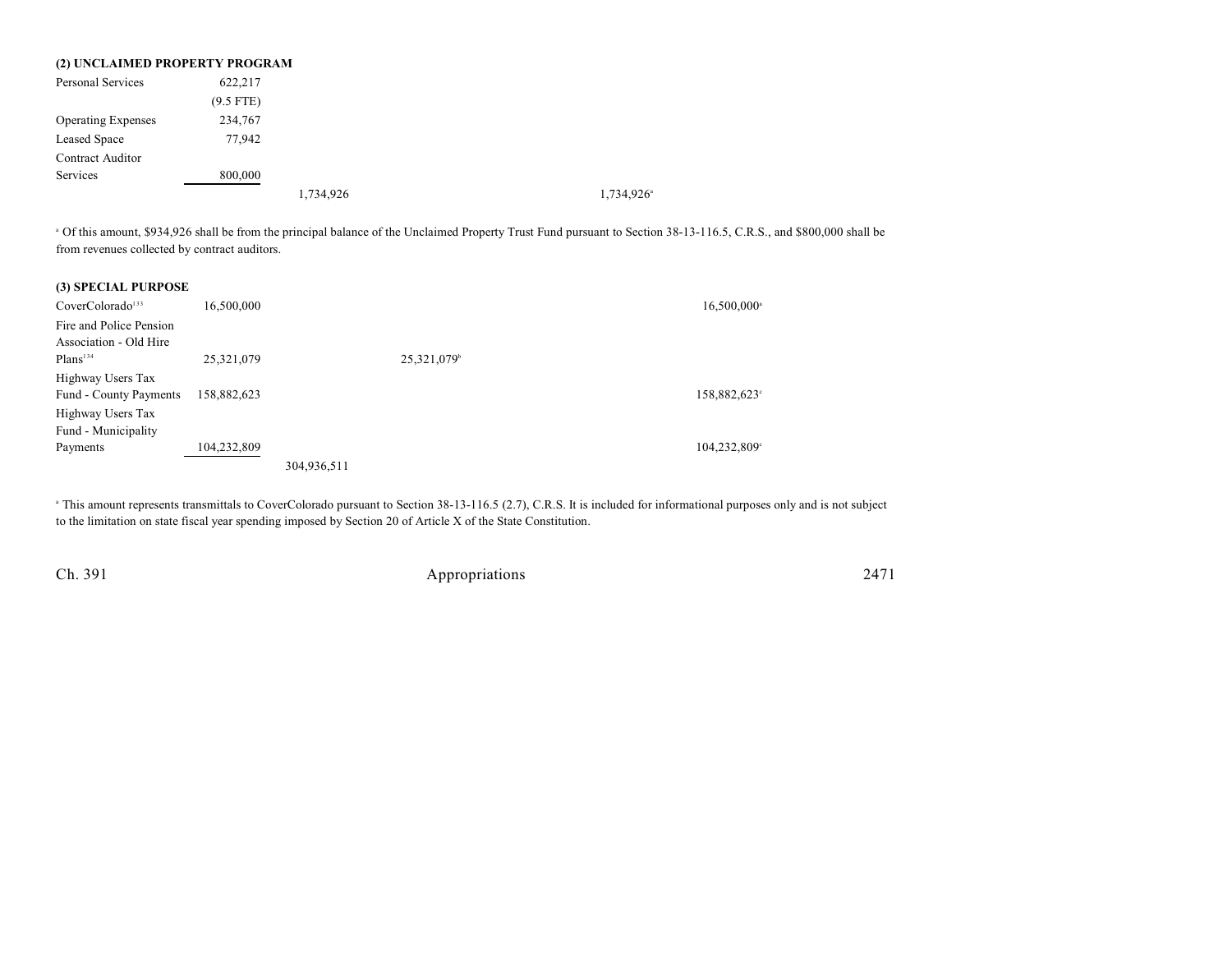#### Ch. 391 Appropriations 2472

|                 |       | <b>APPROPRIATION FROM</b> |               |              |               |                |  |
|-----------------|-------|---------------------------|---------------|--------------|---------------|----------------|--|
|                 |       |                           |               |              |               |                |  |
| ITEM &          | TOTAL | GENERAL                   | GENERAL       | CASH         | <b>CASH</b>   | <b>FEDERAL</b> |  |
| <b>SUBTOTAL</b> |       | <b>FUND</b>               | <b>FUND</b>   | <b>FUNDS</b> | <b>FUNDS</b>  | <b>FUNDS</b>   |  |
|                 |       |                           | <b>EXEMPT</b> |              | <b>EXEMPT</b> |                |  |
| \$              |       |                           |               |              |               |                |  |

<sup>b</sup> This amount represents transfers to the Fire and Police Pension Association for Old Hire Plans pursuant to Section 31-30.5-307, C.R.S. It is included as information for purposes of complying with the limitation on state fiscal year spending imposed by Section 20 of Article X of the State Constitution. It is not subject to the limitation on General Fund appropriations imposed by Section 24-75-201.1, C.R.S.

<sup>e</sup> These amounts represent payments to counties and municipalities pursuant to Sections 43-4-207 and 208, C.R.S. They are included as information for purposes of complying with the limitation on state fiscal year spending imposed by Section 20 of Article X of the State Constitution.

#### **TOTALS PART XXII**

| (TREASURY) $4,5$ | <del>\$308,163,652</del> | $$26,071,018$ <sup>*</sup> | <del>\$2,477,202</del> | $$279,615,432^{\circ}$ |
|------------------|--------------------------|----------------------------|------------------------|------------------------|
|                  | \$308,163,237            | $$26.033.148$ <sup>a</sup> | \$2,514,657            |                        |

<sup>a</sup> Of this amount, \$25,321,079 is not subject to the limitation on General Fund appropriations imposed by Section 24-75-201.1, C.R.S.

<sup>b</sup> Of this amount, \$263,115,432 represents payments to counties and municipalities from the Highway Users Tax Fund pursuant to Sections 43-4-207 and 208, C.R.S.

**FOOTNOTES** -- The following statements are referenced to the numbered footnotes throughout section 2.

4 (Governor lined through this provision. See L. 2004, p. 2286.)

5 All Departments, Totals -- The General Assembly requests that copies of all reports requested in other footnotes contained in this act be delivered to the Joint Budget Committee and the majority and minority leadership in each house of the General Assembly. Each principal department of the state is requested to produce its rules in an electronic format that is suitable for public access through electronic means. Such rules in such format should be submitted to the Office of Legislative Legal Services for publishing on the Internet. It is the intent of the General Assembly that this be done within existing resources.